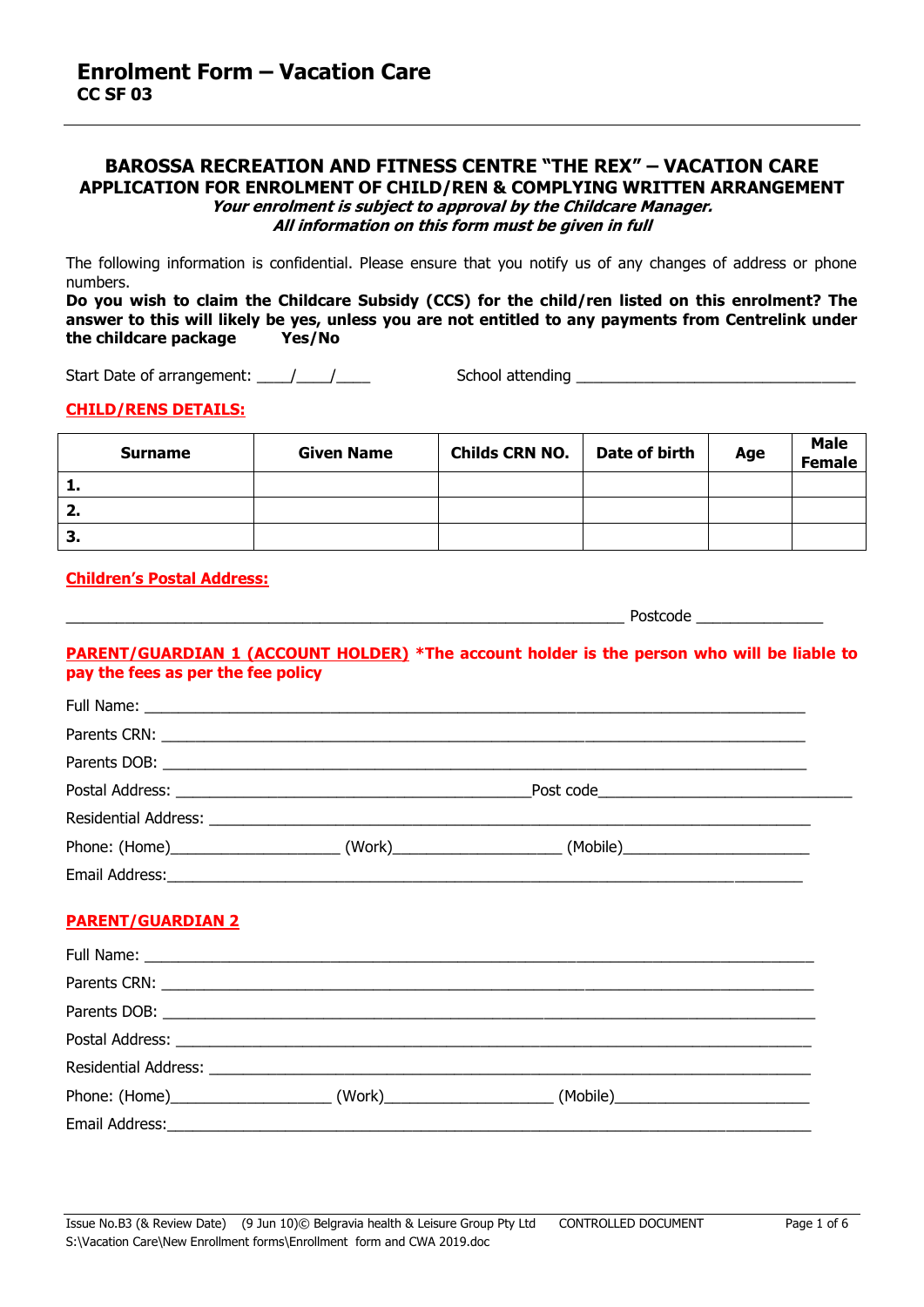# **COURT ORDERS**

Are there any Family Court orders relating to the powers, duties or responsibilities affecting custody of, or access to the child/ren? YES / NO to the child/ren?

 $\_$  , and the set of the set of the set of the set of the set of the set of the set of the set of the set of the set of the set of the set of the set of the set of the set of the set of the set of the set of the set of th

If yes, please attach a copy of relevant documentation: Documentation Attached Yes/No

# **EMERGENCY CONTACT**

(if parents/guardians are unable to be contacted; therefore authorised to collect child/ren)

| 1.                       |                      |                                                                                                                                        |               |        |        |  |
|--------------------------|----------------------|----------------------------------------------------------------------------------------------------------------------------------------|---------------|--------|--------|--|
|                          |                      |                                                                                                                                        |               |        |        |  |
|                          |                      | Phone: (Home)_____________________(Work)__________________(Mobile)_______________                                                      |               |        |        |  |
| 2.                       |                      |                                                                                                                                        |               |        |        |  |
|                          |                      |                                                                                                                                        |               |        |        |  |
|                          |                      | Phone: (Home)___________________(Work) ____________________(Mobile)______________                                                      |               |        |        |  |
|                          |                      | <b>AUTHORISATION TO COLLECT YOUR CHILD/REN</b><br>(Please complete in full with details of people authorised to collect child/children |               |        |        |  |
|                          | 1. Name of person:   |                                                                                                                                        |               |        |        |  |
|                          |                      |                                                                                                                                        |               |        |        |  |
|                          | 2. Name of person:   |                                                                                                                                        |               |        |        |  |
|                          |                      |                                                                                                                                        |               |        |        |  |
|                          | 3. Name of person:   |                                                                                                                                        |               |        |        |  |
|                          |                      |                                                                                                                                        |               |        |        |  |
|                          |                      | <b>CULTURE/LANGUAGE SPOKEN AT HOME:</b>                                                                                                |               |        |        |  |
| Other:                   |                      | Is the language spoken at home: English:                                                                                               | <b>YES/NO</b> | Other: | YES/NO |  |
| $\overline{\phantom{a}}$ |                      | Aboriginal and Torres Strait Islander: YES/NO                                                                                          |               |        |        |  |
|                          |                      | Other: YES/NO                                                                                                                          | - Details:    |        |        |  |
|                          | <b>FAMILY DOCTOR</b> |                                                                                                                                        |               |        |        |  |
|                          |                      |                                                                                                                                        |               |        |        |  |
|                          |                      |                                                                                                                                        |               |        |        |  |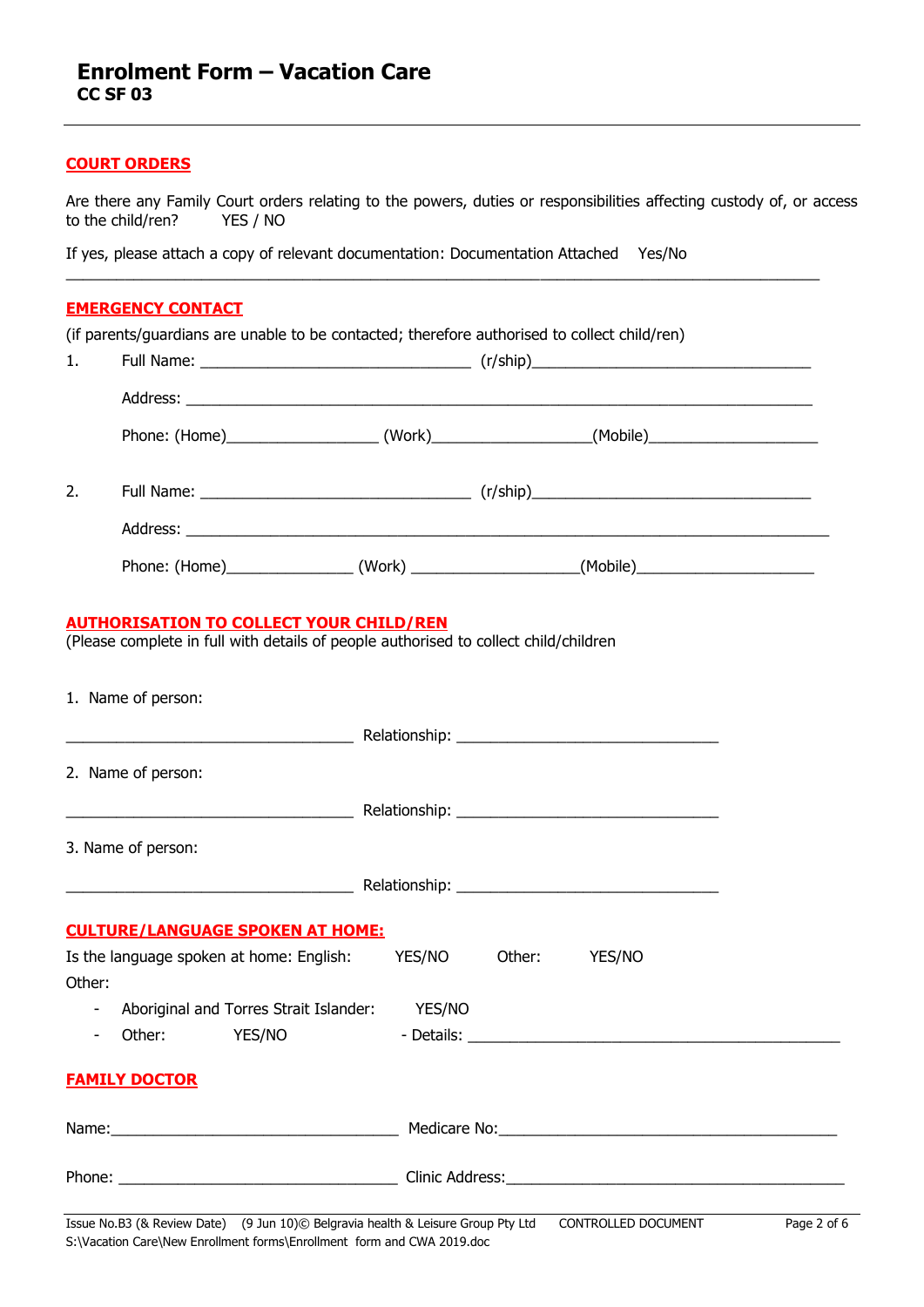#### **Booking Arrangement**

# **All sessions for the Vacation Care Program at BAROSSA RECREATION AND FITNESS "THE REX" are 8:00am – 6pm only.**

**The Daily session fee - \$50 excludes excursions; incursions and other fees that may arise. See booking form for all fees.** 

**All bookings are subject to the cancellation policy as explained in the parent information section in the current Vacation Care program information**

# **All bookings for the BAROSSA RECREATION AND FITNESS "THE REX" Vacation Care Program are**

**casual sessions and cease at the end of each Vacation Care. As per the Child Care Subsidy enrolment process a new start date and updated Complying Written Arrangement is required as part of the** 

**booking of care at BAROSSA RECREATION AND FITNESS "THE REX" Vacation Care Program.**

An enrolment will end for Child Care Subsidy purposes if a child does not attend a session of

care for eight continuous weeks

# **Permissions**

|                                                                                                                                                                                                  | <b>Initial</b> |
|--------------------------------------------------------------------------------------------------------------------------------------------------------------------------------------------------|----------------|
| I give permission for my child/ren to have their photo taken in the vacation care<br>program and to be displayed within the vacation care area accordingly; posters, displays,<br>daily book ect |                |
| I give permission for my child/ren to apply the centre supplied sunscreen as per centre<br>policy                                                                                                |                |
| I give permission for my child/ren to participate in supervised regular local excursions;<br>eg Tanunda Primary School Oval as part of the Vacation Care Program                                 |                |

# **Conditions**

By enrolling my child/ren in the **BAROSSA RECREATION AND FITNESS CENTRE "THE REX"** Vacation Care Program, I agree to the following conditions:

- 1. Although every care will be taken, **BAROSSA RECREATION AND FITNESS CENTRE "THE REX"** Staff and Program Leaders are free from all responsibility for accidents or loss of property in connection with any child's participation.
- 2. **BAROSSA RECREATION AND FITNESS CENTRE "THE REX"** the right to suspend or expel children from the Vacation Care Program for misbehaviour that is deemed inappropriate. NOTE: in the event of suspension or expulsion from the Program, it is the parents' responsibility to have the child collected immediately. No monies will be refunded for days paid for the remainder of that week following suspension or expulsion from the Program.
- 3. **BAROSSA RECREATION AND FITNESS CENTRE "THE REX"** reserves the right to refuse any person entry to the Vacation Care program as decided by **BAROSSA RECREATION AND FITNESS CENTRE "THE REX"** Management.
- 4. I hereby agree to my child being recorded in centre for security purposes only.
- 5. I hereby **agree/disagree** to photo's of my child/ren being taken during the program for advertising and centre purposes**.( please circle your preference)**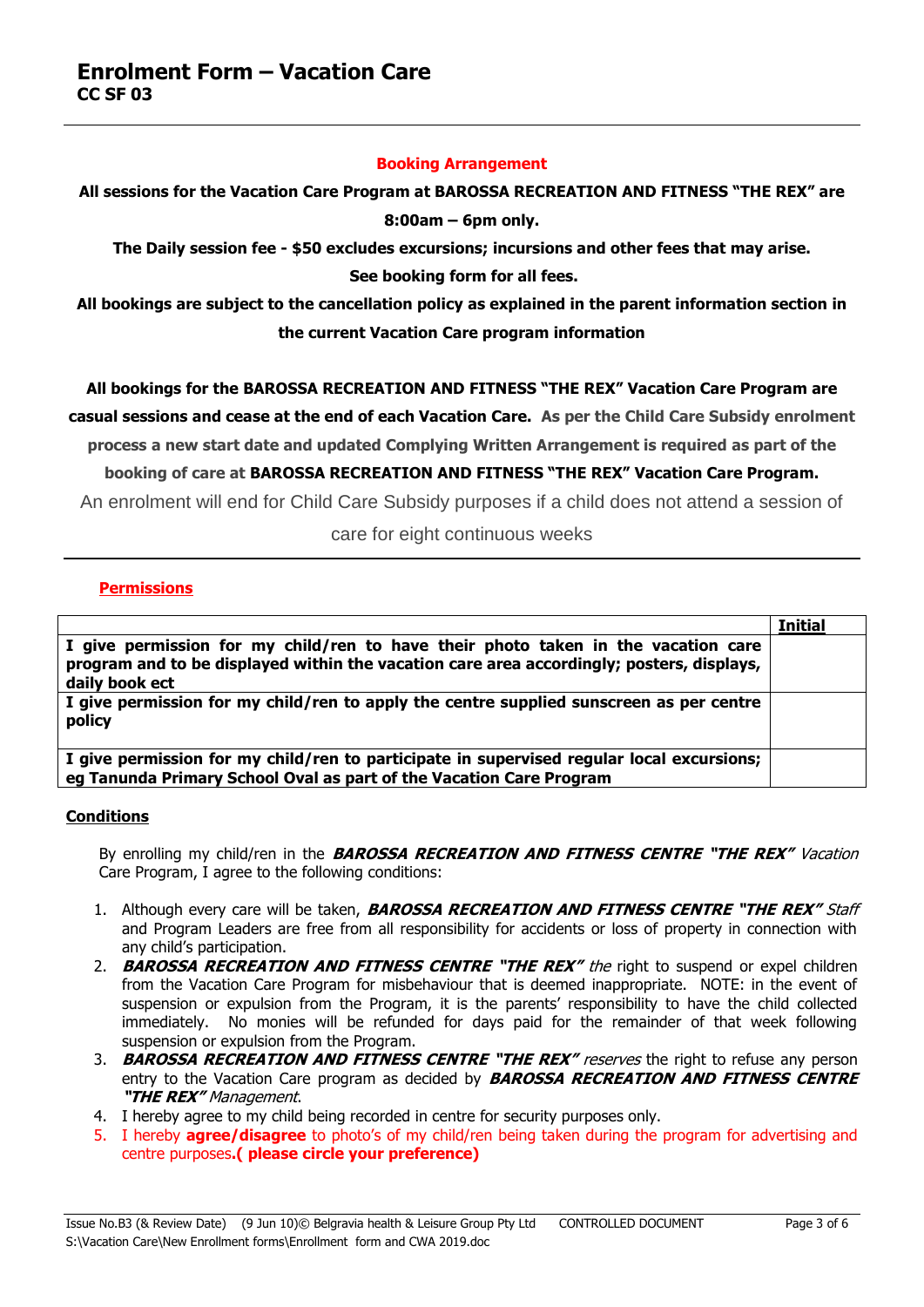#### **SWIMMING ABILITY**

Please write swimming level of each child as accurately as possible:

|                         | <b>CHILD 1</b> | <b>CHILD 2</b> | <b>CHILD 3</b> |
|-------------------------|----------------|----------------|----------------|
| Swimming level          |                |                |                |
| Can swim in deep water: |                |                |                |
| Yes / No                |                |                |                |

#### **Declaration**

I declare that the information above is complete and accurate, and I have read, understood and agree to the conditions outlined above and in the booking details.

I agree to pay all the required fees for my child/ren's care as outlined above or in the booking details and in the Child Care Fees Policy. I understand that the schedule is subject to vary from time to time.

I acknowledge that if there are any sessions my child/ren will not be attending, I am required to notify Barossa Recreation and Fitness Centre "THE REX" – Vacation Care Program

I understand of the arrival and collection procedure and acknowledge that it is my responsibility to contact the Barossa Recreation and Fitness "THE REX" – Vacation Care Program of persons I authorise to collect from care. Photo ID is required to be presented to the Responsible Person on Duty

I agree to notify Barossa Recreation and Fitness "The Rex" – Vacation Care Program of any changes to information provided on this enrolment form within 7 days including any change in linving arrangements of the child and/or parent/guardian

I understand and agree that all times my child/ren shall be at my own risk and I will not hold Belgravia Leisure or its staff liable for any personal injury which may result to my child or loss of property except for any liability by Belgravia Leisure if it fails to render its services with due care and skill or supplies any material in connection with those services which is not reasonably fit for the purpose for which they are supplied.

I understand that it is my responsibility to register with Centrelink and to confirm the arrangement with Centrelink to receive any Child Care Subsidies that I may be eligible for.

I understand and agree by signing below to the agreement with **BAROSSA RECREATION AND FITNESS "THE REX" – VACATION CARE PROGRAM (SE 00010162)** Magnolia Road Tanunda SA 5352 Ph: 08 85632766 Email: Barossarec@belgravialeisure.com.au

**Parent sign**: \_\_\_\_\_\_\_\_\_\_\_\_\_\_\_\_\_\_\_\_\_\_\_\_\_\_\_\_\_\_\_\_\_\_\_\_\_\_\_\_\_\_\_\_\_\_\_\_\_\_ Date: \_\_\_\_/\_\_\_\_/\_\_\_\_

**Print Name:**  $\blacksquare$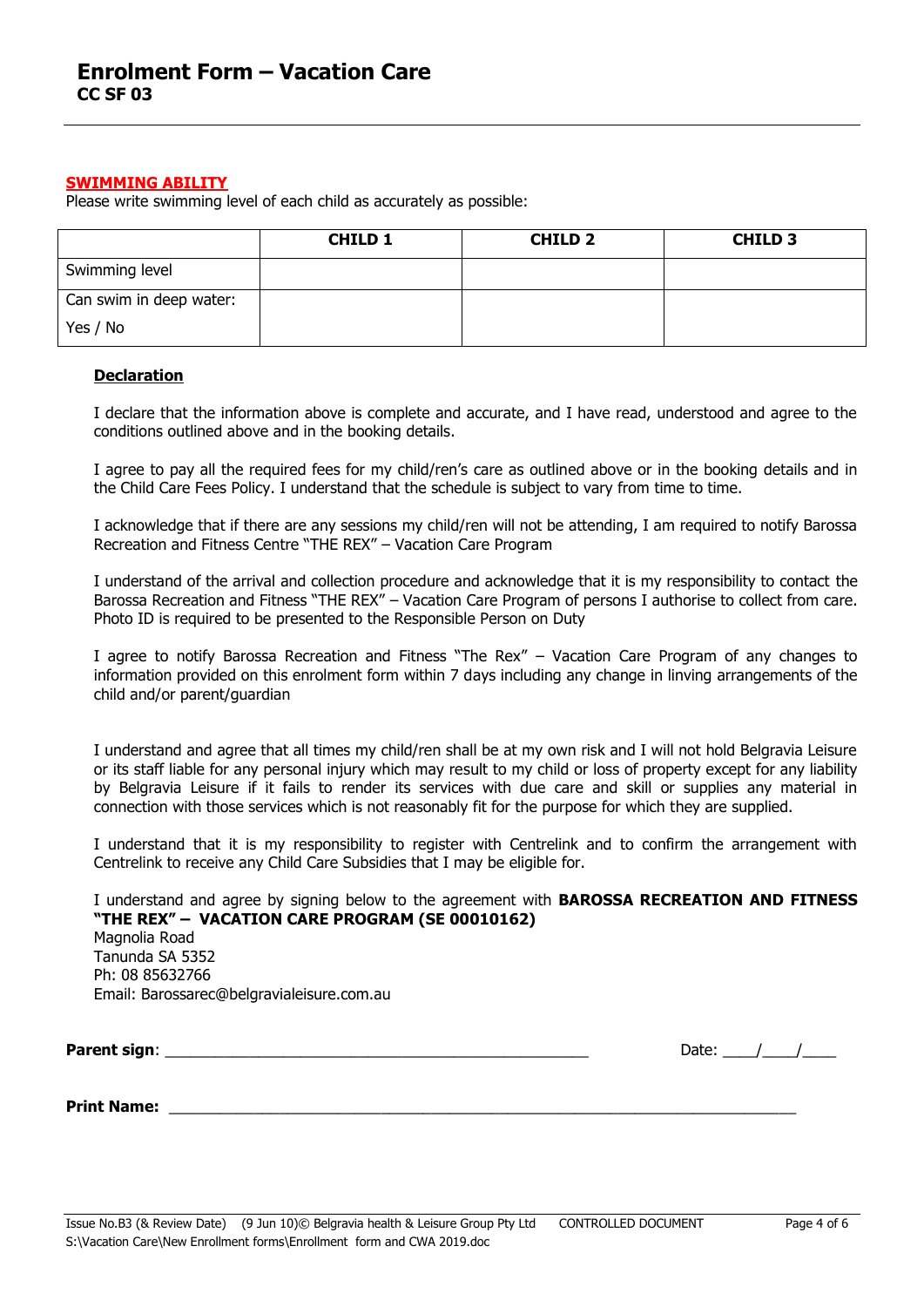#### **Individual Child Needs (Please complete one form Per Child)**

**Child's Name Date of Birth 1997** 

# **MEDICAL INFORMATION**

Are there any **medical** or **physical** conditions from which your child suffers that need to be brought to the attention of the Supervisor? Does your child have any **additional needs**? Do we need to pay attention to any particular need or behaviour? Any management procedure to be attached, please give details:

We regret that we are unable to care for **sick children** or children with **contagious illnesses**.

**PLEASE NOTE**: If your children are on any medication you will need to complete an **'Authority to Give Medication Form'.**

\_\_\_\_\_\_\_\_\_\_\_\_\_\_\_\_\_\_\_\_\_\_\_\_\_\_\_\_\_\_\_\_\_\_\_\_\_\_\_\_\_\_\_\_\_\_\_\_\_\_\_\_\_\_\_\_\_\_\_\_\_\_\_\_\_\_\_\_\_\_\_\_\_\_\_\_\_\_\_\_\_\_\_\_\_\_\_\_\_\_\_\_\_  $\_$  , and the set of the set of the set of the set of the set of the set of the set of the set of the set of the set of the set of the set of the set of the set of the set of the set of the set of the set of the set of th  $\_$  ,  $\_$  ,  $\_$  ,  $\_$  ,  $\_$  ,  $\_$  ,  $\_$  ,  $\_$  ,  $\_$  ,  $\_$  ,  $\_$  ,  $\_$  ,  $\_$  ,  $\_$  ,  $\_$  ,  $\_$  ,  $\_$  ,  $\_$  ,  $\_$  ,  $\_$  ,  $\_$  ,  $\_$  ,  $\_$  ,  $\_$  ,  $\_$  ,  $\_$  ,  $\_$  ,  $\_$  ,  $\_$  ,  $\_$  ,  $\_$  ,  $\_$  ,  $\_$  ,  $\_$  ,  $\_$  ,  $\_$  ,  $\_$  ,

#### **OTHER RELEVANT INFORMATION**

Does your child suffer from any allergies? **Yes / No**

Has your child been diagnosed at risk of **Anaphylaxis Yes/No** 

If yes to either or both,

Does your child have an auto injection device (EpiPen)? **Yes/No**

What is the child allergic to?

What are the triggers?

If the child suffers from Anaphylaxis you must fill in '**CC SF 30 Anaphylaxis Emergency Action Plan' or an action plan provided by your doctor** to ensure that the centre has the best chance of responding to your child in an emergency

 $\_$  . The contribution of the contribution of the contribution of the contribution of the contribution of the contribution of the contribution of the contribution of the contribution of the contribution of the contributio

 $\_$  . The contribution of the contribution of the contribution of the contribution of the contribution of the contribution of the contribution of the contribution of the contribution of the contribution of the contributio

Does your child suffer from Asthma? **Yes/No**

Have you attached an Asthma Action Plan? **Yes/No**